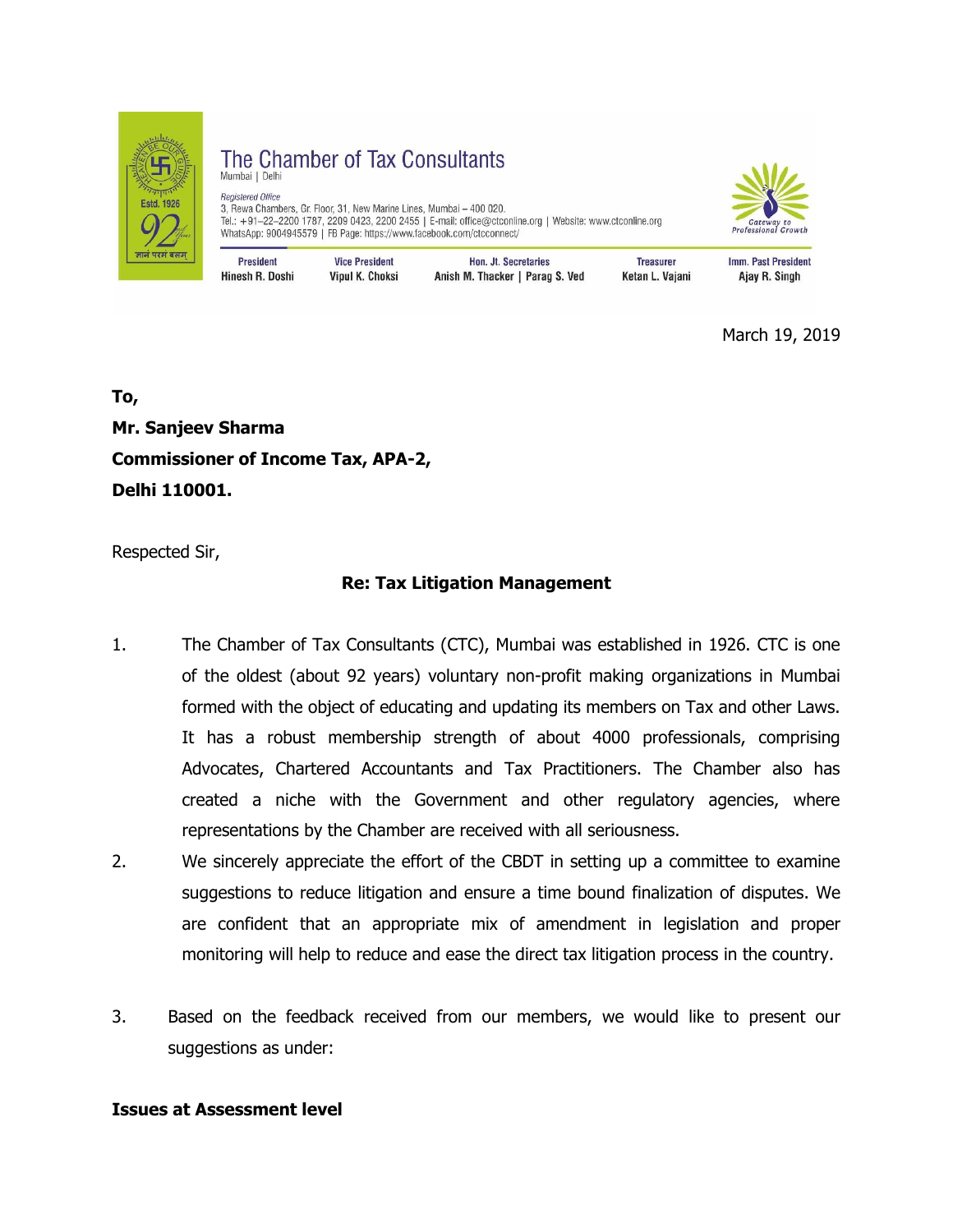- 1. We strongly believe that a litigation process starts from the assessment stage. Therefore, for any measure on reduction of income tax litigation,this stage is of the primary importance. Ultimately, and in the long term, success or failure of any drive to reduce income tax litigation would primarily depend upon the quality of assessment proceeding as well as the assessment orders. Therefore, the first aim should be to have strong quality oriented [and not necessarily only revenue oriented] assessment mechanism, which will go in a long way in reduction of income tax litigation.
- 2. While one may appreciate the view point of the Department that the revenue aspect cannot be lost sight of, we strongly believe that what should be the base philosophy should be not to collect maximum revenue in all possibility manners but to collect just revenue in a fair and judicious manner, the philosophy based on Constitution of India. It is now very well – settled legal position that an Assessing Officer acts as a quasi – judicial authority while framing the assessment and, consequently, all legal principles, including the principles of natural justice, that are applicable to an adjudicating authority get also attracted while framing the assessment under the Act. We believe that if the assessments are made in just, transparent and impartial manner, that alone would generate far greater revenue, apart from tremendously increasing the faith, the respect and the compliance culture in the minds of the tax payers. We come across many cases where the additions are made in a very casual, cryptic and callous manner; sometimes even the Assessing Officers admitting weakness of the same and expressing their helplessness but, at the same time, giving confidence to the assessee that this addition would be deleted at the appellate stage. This is how in many cases tax litigations start. We are prepared to present a few of such sample cases to just drive home this point.
- 3. Therefore, we suggest that the targets / incentives for the Assessing Officers should not only be on the basis of the amount of the tax assessed but on the quality of the assessment orders framed. This should be supplemented with a robust supervisory / monitoring mechanism.
- 4. The Officers must be sensitized to ensure that orders passed by them are in accordance with the law and are in line with judicial principles and precedents, and are not merely driven by revenue considerations. An improvement in the quality of orders passed by Officers would greatly enable the easing of the litigation process.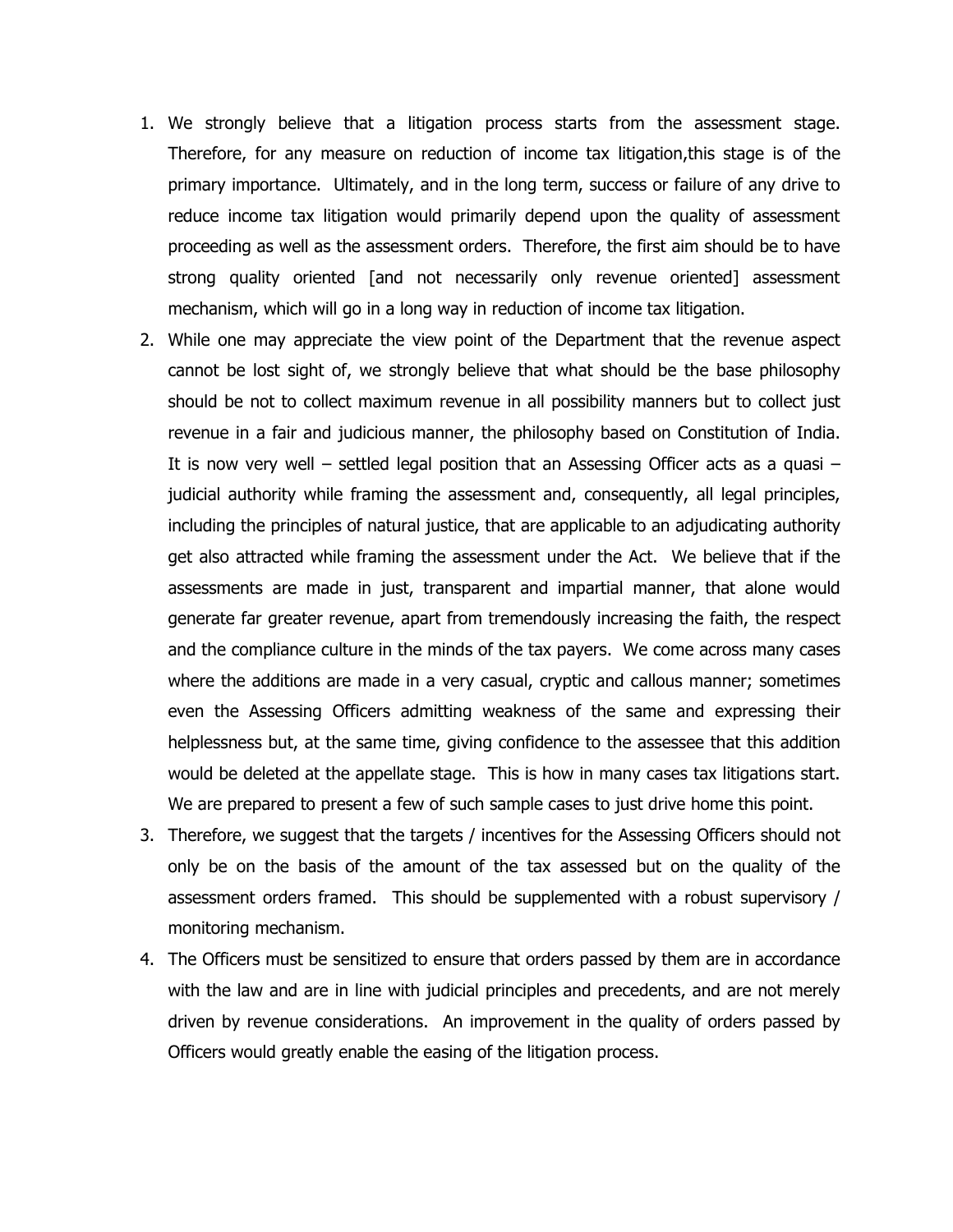- 5. The current mechanism of **Grievance Committee** comprising local CITs needs to work more effectively. Better guidelines are needed to ensure that high-pitched assessments that are made casually and cryptically without regard to the factual and legal aspects and / or without following due process of law are avoided and, if made, remedial measures are taken in a time bound manner.
- 6. The position of **Ombudsmen** needs to be reinstated and, in fact, needs to be strengthened, in its scope as well as in its effective implementation. We understand that the Ombudsmen appointed under other statutory mechanism have proved to be the effective in resolving minor issues very quickly and efficiently.

# **Before the CIT (Appeals)**

- 1. What has been discussed above applies, with a greater force, to the functioning of CIT (Appeals) as well. There is a need to **sensitizes CIT (Appeals)** that they are appellate authorities and not merely extension of the Assessing Officer. Therefore, they need to function in a more judicious manner rather than as revenue enhancers. While we do agree with the need to monitor the work performed by them on the basis of the parameters such as speed of disposing of the appeals, quality of orders passed, etc., we strongly feel that incentivizing them to enhance assessments or strengthen orders of Assessing Officers should not be the case. This is not only against the very basic principle governing position of an appellate authority but, can also be a cause for totally avoidable litigations.
- 2. Filing of appeals has been made electronic. The system of CIT (A) insisting on **physical filing** of the same papers must be discouraged by a specific order.
- 3. A system of **taking up matters sequentially and expeditiously** needs to be put in place. There is an inordinate delay in hearing matters. The system of taking up a case needs to be monitored or specific instructions to be issued – with any departure made from the rules being explained by an Appellate Authority. The system of digitally numbering appeals filed needs to be relooked at and made publicly known.
- 4. An Appellant can be given an option to indicate, at the time of filing appeal, whether the appeal is covered or not, accompanied by a submission and the relevant rulings. If a CIT (A) deems proper to adjudicate the appeal in favour of the Appellant on the basis of the submissions so made by the appellant, the Appellant can be informed accordingly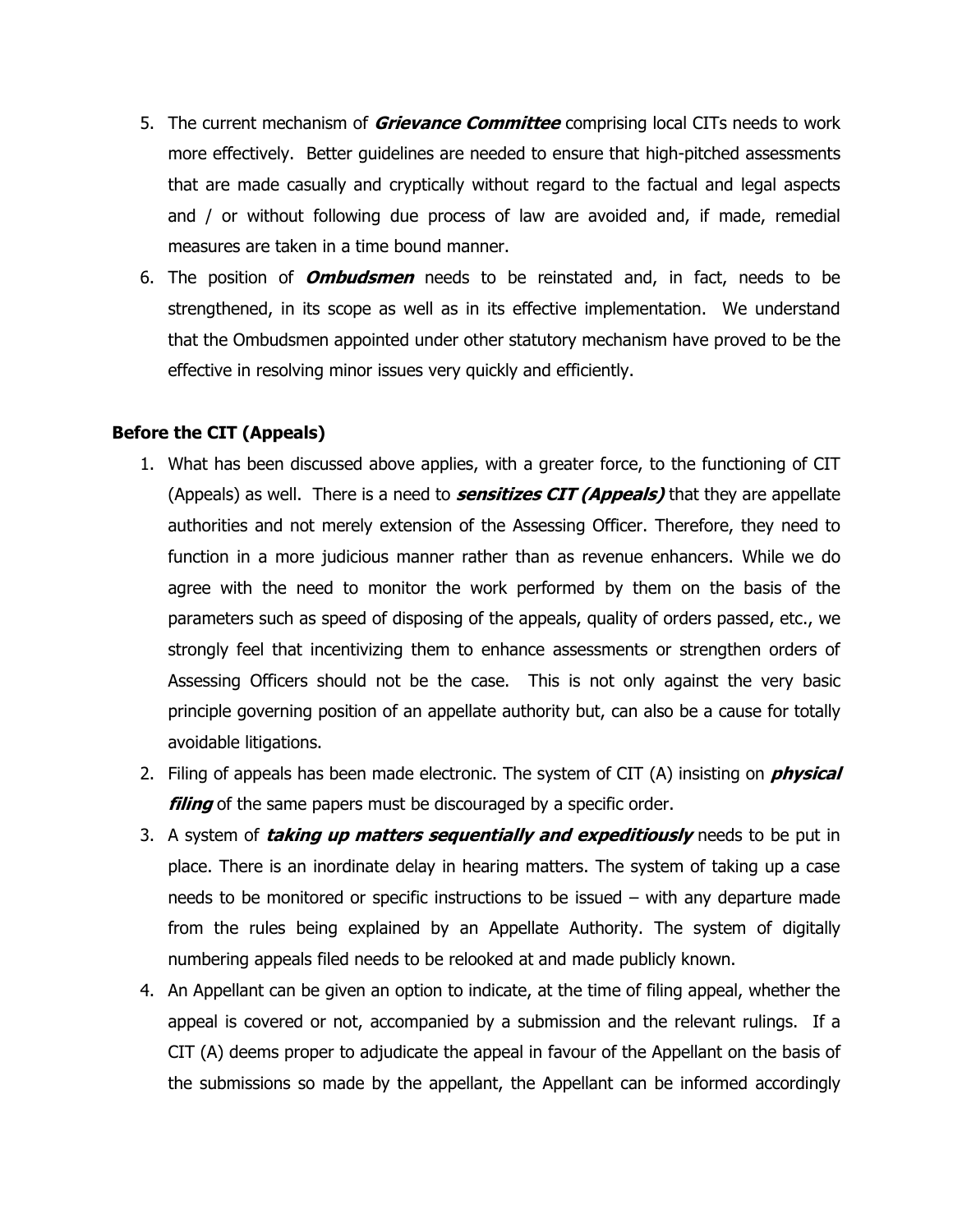and a hearing can be dispensed with. Only if the matter is likely to be dismissed or partly allowed must a hearing be held.

In fact, similar option / facility can be given to the Appellant to exercise at any stage of appellate hearing.

A proper guideline can be evolved to dispose of such appeals, including earmarking a particular date of a week to dispose of such appeals.

# 5. **Remand Reports**

Many times the requests for Remand Report are not responded by the A.O. within the time specified in the remand order. Sometime, ultimately, the appellate orders are passed without remand reports. This is also is a hurdle in tax litigation mechanism.. Sometimes, due to paucity of time or otherwise, remand reports do not contain any fresh verification in terms of the direction in the remand orders but merely reiterate the contentions of the A.O. in the assessment order. This frustrates the very purpose of remand report and which also may weakened the Department's case. A system must be in place to strictly monitor remand cases, to ensure that quality remand reports are prepared in the time bound manner.

- 6. A system of **monitoring the time taken to pass an order** is a must. It is observed that after the appeals are heard, the orders are not passed for months.
- 7. **Orders giving effect** to the orders of higher authorities are inordinately delayed. Some system of monitoring this by a higher Authority is needed. The Appellant can be asked to file a calculation in a prescribed format which would show the income after giving effect and the tax payable or refund position arising therefrom. This will help in speeding up the process.
- 8. **Vacancies and Additional Charges** with CIT (A) is a practice that may be avoided. It results in hearings being fixed and matters heard but no orders being passed for long periods.

### **Issues at the ITAT level**

There are various administrative issues with the functioning of the ITAT which can be taken up before the Hon'ble President / Hon'ble Members of the ITAT. However, issues that may be looked into by the CBDT are as under: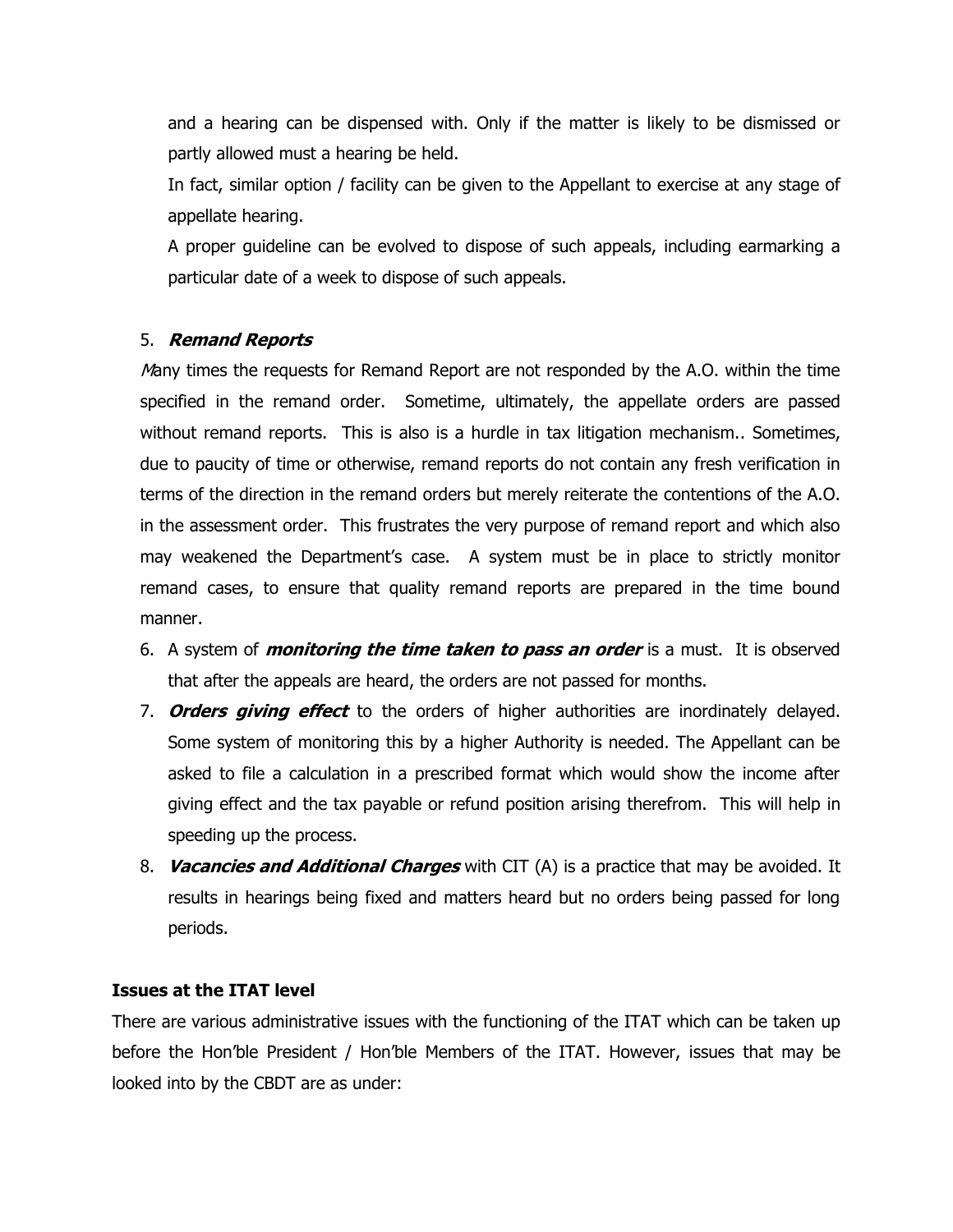- 1. **Covered cases** a separate mechanism can be provided for covered cases. These must be disposed on a priority basis, with the time frame being 3 to 6months. The form can provide for mentioning a matter as covered and additional details in prescribed form can be filed. Marked matters can be taken up on specific Fridays – and if an Appellant can demonstrate that the matter is covered without any detailed arguments, then the matter can be disposed.
- 2. **Issues involving similar appeals by various litigants** e.g. bogus purchase, penny stocks, 14A – these issues need a uniform approach being taken. The CBDT can identify such issues and seek to appoint a Special Bench by bunching all such appeals, with the option to the other litigants to join as interveners. This will definitely lead to avoidance of multiple litigations across India and will also ensure quality adjudication.
- 3. **Setting aside of a matter** for rehearing at a lower level should be resorted to only in extreme circumstances. This will ensure that litigants do not waste years and come back to the same forum after few years with respect to the same litigation. In cases requiring limited re-evaluation of facts, the Members may be encouraged to call for Remand report from the concerned Assessing Officer within a time bound manner and basis. Alternatively, the setting aside should be with clear instruction and / or on specific issues only.

### **Issues related to Prosecution**

1. While we understand the need to initiate prosecution as a mechanism to encourage compliance, we suggest that the same should be initiated only in deserving cases, in contrast with the present practice of initiating prosecution even in small / marginal cases. Technical faults be clearly excluded from the same. More clear instructions may be issued for the same. Now that the message by the Department regarding fear of prosecution is well conveyed, having created the desired effect, a one – time amnesty scheme for marginal defaults can be thought of.

#### **Broad Measures**

1. We believe that if the Department adopts the practice, as prevalent in some other countries, to come out with its own manual / interpretation on the provisions of the Income – tax Act, this will bring clarity and certainty on many aspects and, most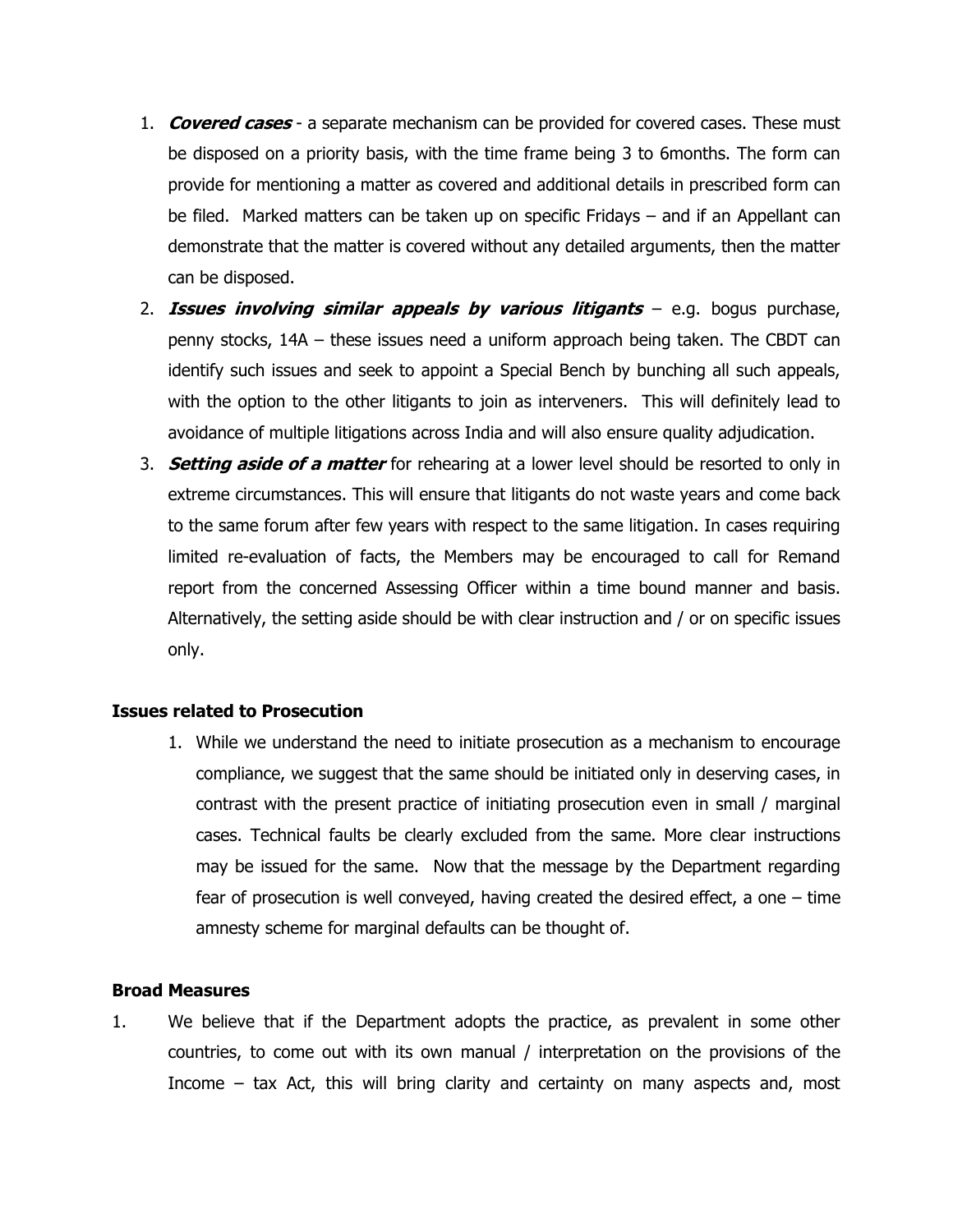importantly, will bring standardization and uniformity in the approach of Assessing Officers and CIT (Appeals) on such specific issues. This alone will go in a long way to reduce the income tax litigations. Further, on some of the issues, the Department can periodically come out with appropriate circular / instruction / notification / clarification reflecting its stand on various High Courts and Supreme Court judgments, whether they are accepted in principle by the Department. This also will reduce unnecessary litigation as many time it is observed that the counsel for the Department, be at Tribunal or at High Court, are not even aware whether the Department has accepted the specific position or not. The above measure will not only reduce the income tax litigation but, in fact, will make available greater time and focus of the revenue officers to go for quality assessments / appeals.

2. Please appreciate that our above recommendations will, in fact, help the Department in generating larger revenue. For example, it is a common knowledge that many times, when assessments / appeals are set aside due to the same having not passed in proper or judicious manner, by the time the matters are taken up in the second round, the initiate momentum as well as evidences are lost / dilute become less effective, resulting deletion of such addition in second round of litigation. If only the original orders are passed in judicious manner, including observing principles of natural justice, no assessee would be able to approach higher appellate authority with a plea to set aside such order and thereby saving one more round of litigation. This is only one example but the long term positive effect for the revenue can be envisaged on the basis of many other examples.

### **Digitization**

The need to further digitize the litigation process is a must. All documents related to litigation ought to be filed online as scans so that at subsequent levels issues like files not being traceable do not arise and the same scan that was filed at stage 1 can be used years later when the matter reaches completion. Towards this, the forms need to be suitably modified so as to be more standarised and Appellate authorities and their administrative staff need to be trained into evaluating such filings and sorting appeals into categories.